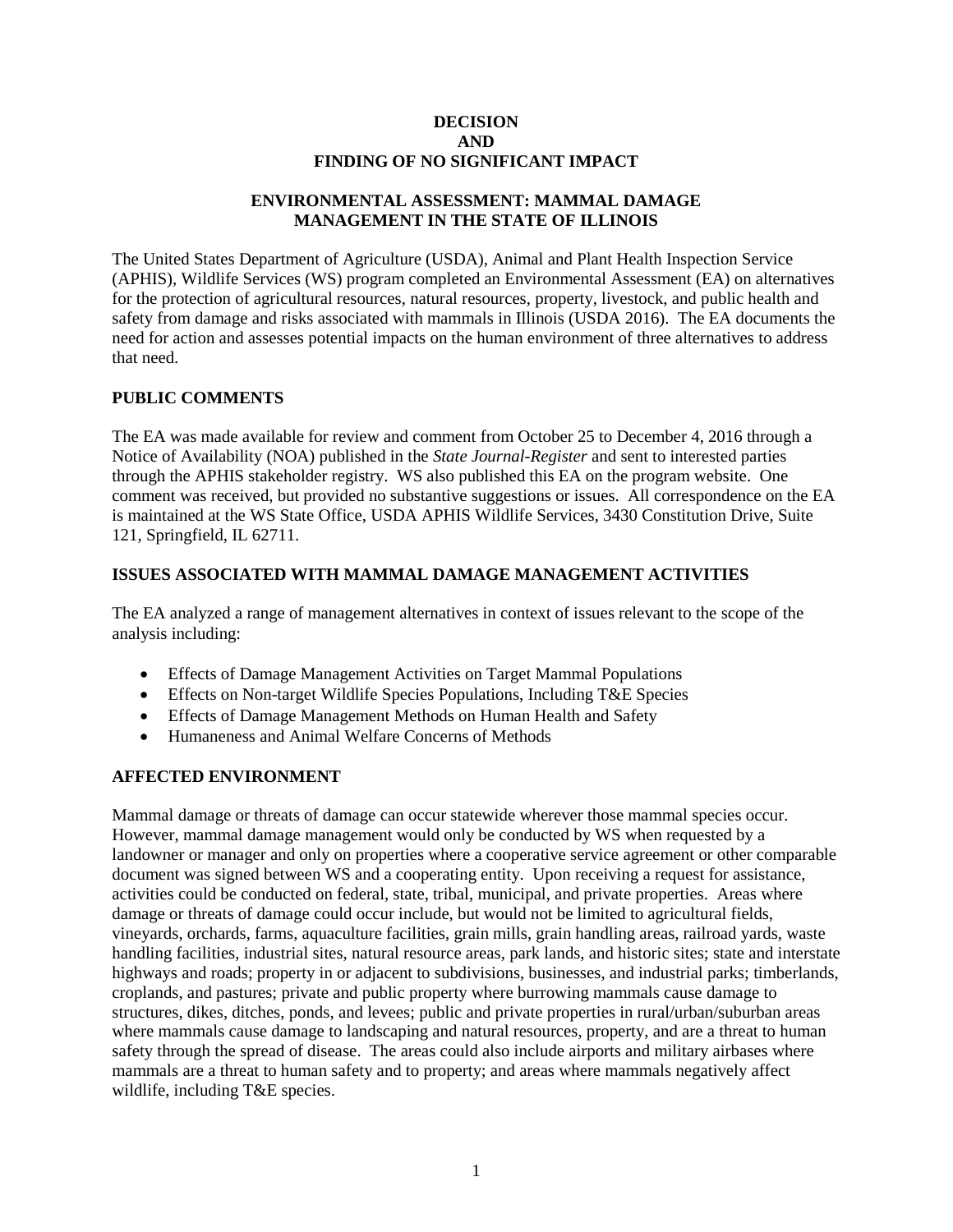# **DESCRIPTION OF THE ALTERNATIVES**

The following three alternatives were developed to respond to the issues identified in Chapter 2 of the EA (USDA 2016). A detailed discussion of the effects of the alternatives on the issues is described in the EA under Chapter 3; below is a summary of the alternatives.

### **Alternative 1: Continue the Current Adaptive Integrated Mammal Damage Management Program (No Action/Proposed Action)**

The proposed action/no action alternative would continue the current implementation of an adaptive integrated approach utilizing non-lethal and lethal techniques, as deemed appropriate using the WS Decision Model, to reduce damage and threats caused by mammals. WS, in consultation with the Illinois Department of Natural Resources (IDNR), would continue to respond to requests for assistance with, at a minimum, technical assistance, or when funding is available, operational damage management.

The adaptive approach to managing damage associated with mammals would integrate the use of the most practical and effective methods to resolve a request for damage management as determined by sitespecific evaluation to reduce damage or threats to human safety for each request. City/town managers, agricultural producers, property owners, and others requesting assistance would be provided information regarding the use of appropriate non-lethal and lethal techniques. To be most effective, damage management activities should begin as soon as mammals begin to cause damage. Mammal damage that has been ongoing can be difficult to resolve using available methods since mammals are conditioned to an area and are familiar with a particular location. Subsequently, making that area unattractive through the use of available methods can be difficult to achieve once damage has been ongoing. WS would work closely with those entities requesting assistance to identify situations where damage could occur and begin to implement damage management activities under this alternative as early as possible to increase the likelihood of those methods achieving the level of damage reduction requested by the cooperating entity.

Under this alternative, WS would respond to requests for assistance by: 1) taking no action if warranted, 2) providing only technical assistance to property owners or managers on actions they could take to reduce damages caused by mammals, or 3) provide technical assistance and direct operational assistance to a property owner or manager experiencing damage. The take of many of the mammal species native to Illinois or those designated as a game species can only legally occur through regulated hunting and trapping seasons or through the issuance of a permit or license by the IDNR and only at levels specified in the permit.

### **Alternative 2: Non-lethal Mammal Damage Management Only by WS**

Under this alternative, WS would be restricted to only using or recommending non-lethal methods to resolve damage caused by mammals. Lethal methods could continue to be used under this alternative by those persons experiencing damage by mammals without involvement by WS. In situations where nonlethal methods were impractical or ineffective to alleviate damage, WS could refer requests for information regarding lethal methods to the IDNR, local animal control agencies, or to private businesses or organizations. Property owners or managers might choose to implement WS' non-lethal recommendations on their own or with the assistance of WS, implement lethal methods on their own, or request assistance (nonlethal or lethal) from a private or public entity other than WS.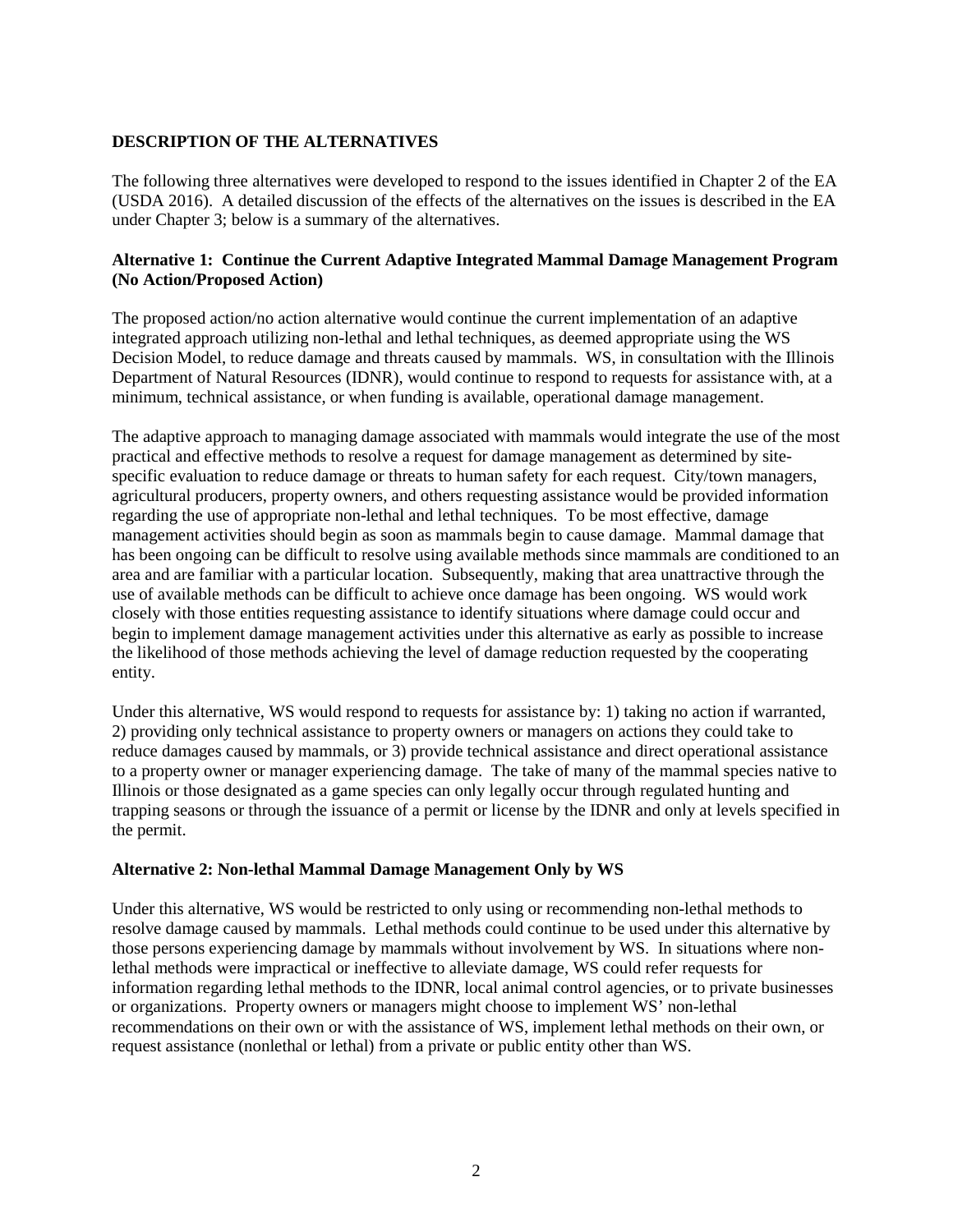#### **Alternative 3: No Mammal Damage Management Conducted by WS**

This alternative would preclude any and all activities by WS to reduce threats to human health and safety, and to alleviate damage to agricultural resources, property, and natural resources. WS would not be involved with any aspect of mammal damage management. All requests for assistance received by WS to resolve damage caused by mammals would be referred to the IDNR and/or other private entities.

Despite no involvement by WS in resolving damage and threats associated with mammals, those persons experiencing damage caused by mammals could continue to resolve damage by employing those methods legally available since the take of mammals to alleviate damage or threats can occur despite the lack of involvement by WS. The take of mammals could occur through the issuance of permits by the IDNR, when required, and during the hunting or trapping seasons.

## **CONSISTENCY**

Wildlife damage management activities are consistent with work plans, MOU's, and policies of WS, the IDNR and the US Fish and Wildlife Service (USFWS). WS reviewed the list of T&E species in Illinois as determined by the USFWS and the IDNR. Based on that review during the development of the EA, WS determined that activities conducted pursuant to the proposed action would have no effect on federally or state listed T&E species.

## **MONITORING**

The WS program will annually review its effects on target mammal species and other species addressed in the EA to ensure those activities do not impact the viability of wildlife species. In addition, the EA will be reviewed each year to ensure that the analyses are sufficient.

### **CUMULATIVE IMPACTS OF THE PROPOSED ACTION**

No significant cumulative environmental impacts were identified from any of the three alternatives, including the proposed action. Under the proposed action, the lethal removal of mammals by WS would not have significant impacts on statewide mammal populations when known sources of mortality were considered. No risk to public safety was identified when activities were provided and expected by requesting individuals under Alternative 1 since only trained and experienced personnel would conduct and/or recommend damage management activities. There would be a slight increased risk to public safety when persons who reject assistance and recommendations conduct their own activities under Alternative 2 and when no assistance was provided under Alternative 3. However, under all of the alternatives, those risks would not be to the point that the effects would be significant. The analysis in the EA indicates that an integrated approach to managing damage and threats caused by mammals would not result in significant cumulative effects on the quality of the human environment.

### **DECISION AND FINDING OF NO SIGNIFICANT IMPACT**

I have carefully reviewed the EA prepared for this proposal and the input from the public involvement process. I find the proposed action alternative (Alternative 1) to be environmentally acceptable, addressing the issues and needs while balancing the environmental concerns of management agencies, landowners, advocacy groups, and the public. The analysis in the EA adequately addresses the identified issues, which reasonably confirm that no significant impact, individually or cumulatively, to the quality of the human environment are likely to occur from the proposed action, nor does the proposed action constitute a major federal action. Therefore, the analysis in the EA does not warrant the completion of an Environmental Impact Statement (EIS).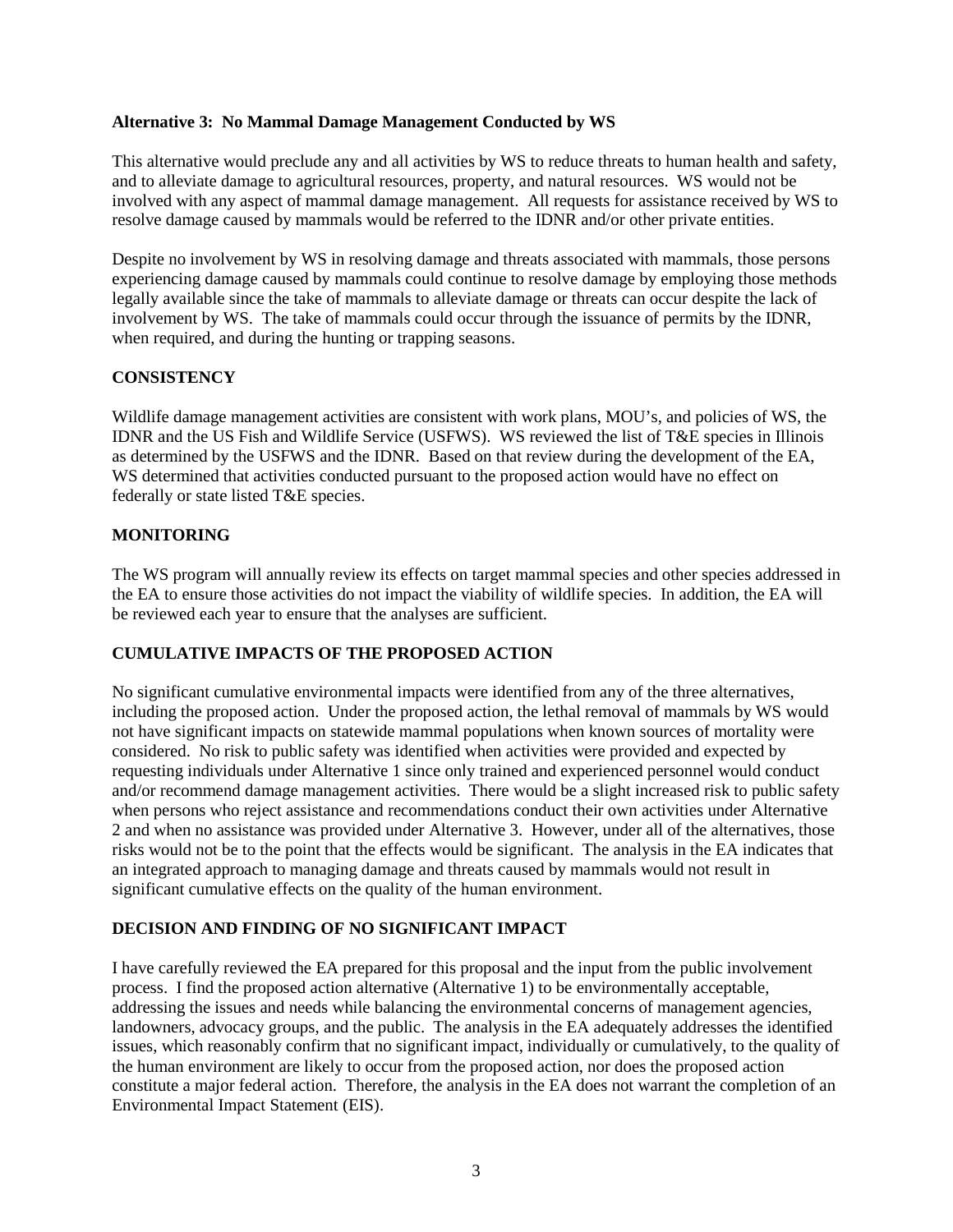Based on the analyses in the EA, the need for action and the issues identified are best addressed by selecting Alternative 1 and applying the associated standard operating procedures. Alternative 1 successfully addresses (1) mammal damage management using a combination of the most effective methods and does not adversely impact the environment, property, human health and safety, target species, and/or non-target species, including T&E species; (2) it offers the greatest chance of maximizing effectiveness and benefits to resource owners and managers; (3) it presents the greatest chance of maximizing net benefits while minimizing adverse effects to public health and safety; and (4) it offers a balanced approach to the issue of humaneness when all facets of that issue is considered. Further analysis would be triggered if changes occur that broaden the scope of damage management activities that affect the natural or human environment or from the issuance of new environmental regulations. Therefore, it is my decision to implement the proposed action/no action alternative as described in the EA.

Based on the analyses provided in the EA, there are no indications that the proposed action would have a significant impact, individually or cumulatively, on the quality of the human environment. I agree with this conclusion and therefore, find that an EIS should not be prepared. This determination is based on the following factors:

- 1. Mammal damage management, as conducted by WS in the State, is not regional or national in scope.
- 2. The proposed action would pose minimal risk to public health and safety. Based on the analyses in the EA, the methods available would not adversely affect human safety based on their use patterns and standard operating procedures.
- 3. There are no unique characteristics such as park lands, prime farm lands, wetlands, wild and scenic areas, or ecologically critical areas that would be significantly affected. WS' standard operating procedures and adherence to applicable laws and regulations would further ensure that WS' activities do not harm the environment.
- 4. The effects on the quality of the human environment are not highly controversial. Although there may be some opposition to mammal damage management, this action is not highly controversial in terms of size, nature, or effect.
- 5. Based on the analysis documented in the EA and the accompanying administrative file, the effects of the proposed damage management program on the human environment would not be significant. The effects of the proposed activities are not highly uncertain and do not involve unique or unknown risks.
- 6. The proposed action would not establish a precedent for any future action with significant effects.
- 7. No significant cumulative effects were identified through the assessment. The EA analyzed cumulative effects on target and non-target species populations and concluded that such impacts were not significant for this or other anticipated actions to be implemented or planned.
- 8. The proposed activities would not affect districts, sites, highways, structures, or objects listed in or eligible for listing in the National Register of Historic Places, nor would they likely cause any loss or destruction of significant scientific, cultural, or historical resources.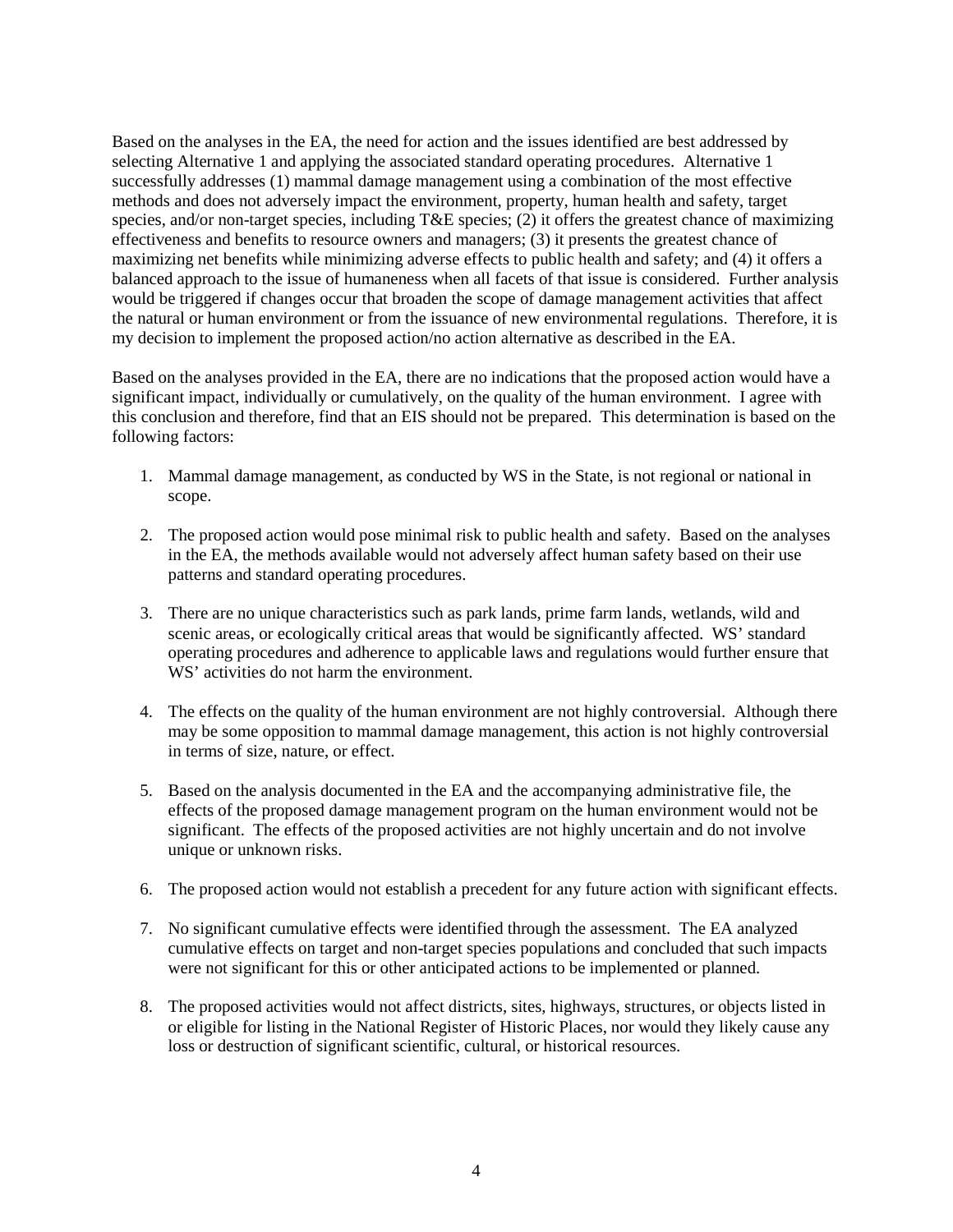- 9. WS has determined that the proposed program would not affect any federally listed T&E species currently listed in the State. In addition, WS has determined that the proposed activities would not adversely affect state-listed T&E species.
- 10. The proposed action would comply with all applicable federal, state, and local laws.

The rationale for this decision is based on several considerations. This decision takes into account public comments, social/political and economic concerns, public health and safety, and the best available science. The foremost considerations are that: 1) mammal damage management would only be conducted by WS at the request of landowners/managers, 2) management actions would be consistent with applicable laws, regulations, policies and orders, and 3) no significant effects to the environment were identified in the analysis. As a part of this Decision, the WS program would continue to provide effective and practical technical assistance and direct management techniques that reduce damage and threats of damage.

ROBERT HUDSON

Digitally signed by ROBERT HUDSON<br>DN: c=US, o=U.S. Government,<br>ou=Department of Agriculture, cn=ROBERT HUDSON, 0.9.242.<br>0.9.2342.19200300.1.00.1.1=12001000004610<br>Date: 2017.01.13 10:43:33 -05'00' 1

 $1/15/11$ 

for Janet Bucknall, Director-Eastern Region Date USDA/APHIS/WS Raleigh, North Carolina